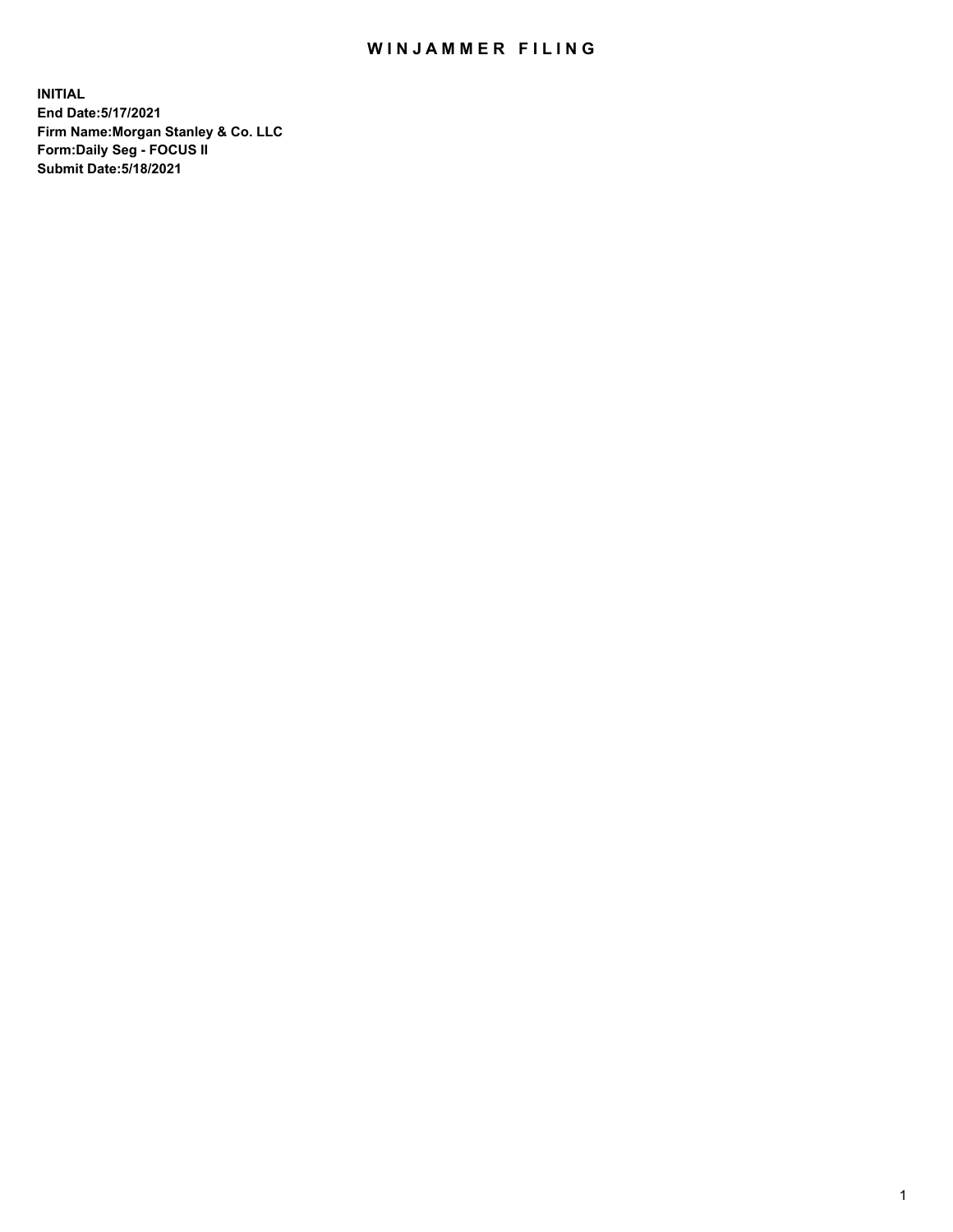**INITIAL End Date:5/17/2021 Firm Name:Morgan Stanley & Co. LLC Form:Daily Seg - FOCUS II Submit Date:5/18/2021 Daily Segregation - Cover Page**

| Name of Company                                                                                                                                                                                                                                                                                                                | Morgan Stanley & Co. LLC                               |
|--------------------------------------------------------------------------------------------------------------------------------------------------------------------------------------------------------------------------------------------------------------------------------------------------------------------------------|--------------------------------------------------------|
| <b>Contact Name</b>                                                                                                                                                                                                                                                                                                            | <b>Ikram Shah</b>                                      |
| <b>Contact Phone Number</b>                                                                                                                                                                                                                                                                                                    | 212-276-0963                                           |
| <b>Contact Email Address</b>                                                                                                                                                                                                                                                                                                   | Ikram.shah@morganstanley.com                           |
| FCM's Customer Segregated Funds Residual Interest Target (choose one):<br>a. Minimum dollar amount: ; or<br>b. Minimum percentage of customer segregated funds required:% ; or<br>c. Dollar amount range between: and; or<br>d. Percentage range of customer segregated funds required between: % and %.                       | 235,000,000<br><u>0</u><br>00<br>0 <sub>0</sub>        |
| FCM's Customer Secured Amount Funds Residual Interest Target (choose one):<br>a. Minimum dollar amount: ; or<br>b. Minimum percentage of customer secured funds required:% ; or<br>c. Dollar amount range between: and; or<br>d. Percentage range of customer secured funds required between:% and%.                           | 140,000,000<br><u>0</u><br><u>00</u><br>0 <sub>0</sub> |
| FCM's Cleared Swaps Customer Collateral Residual Interest Target (choose one):<br>a. Minimum dollar amount: ; or<br>b. Minimum percentage of cleared swaps customer collateral required:% ; or<br>c. Dollar amount range between: and; or<br>d. Percentage range of cleared swaps customer collateral required between:% and%. | 92,000,000<br><u>0</u><br><u>00</u><br>00              |

Attach supporting documents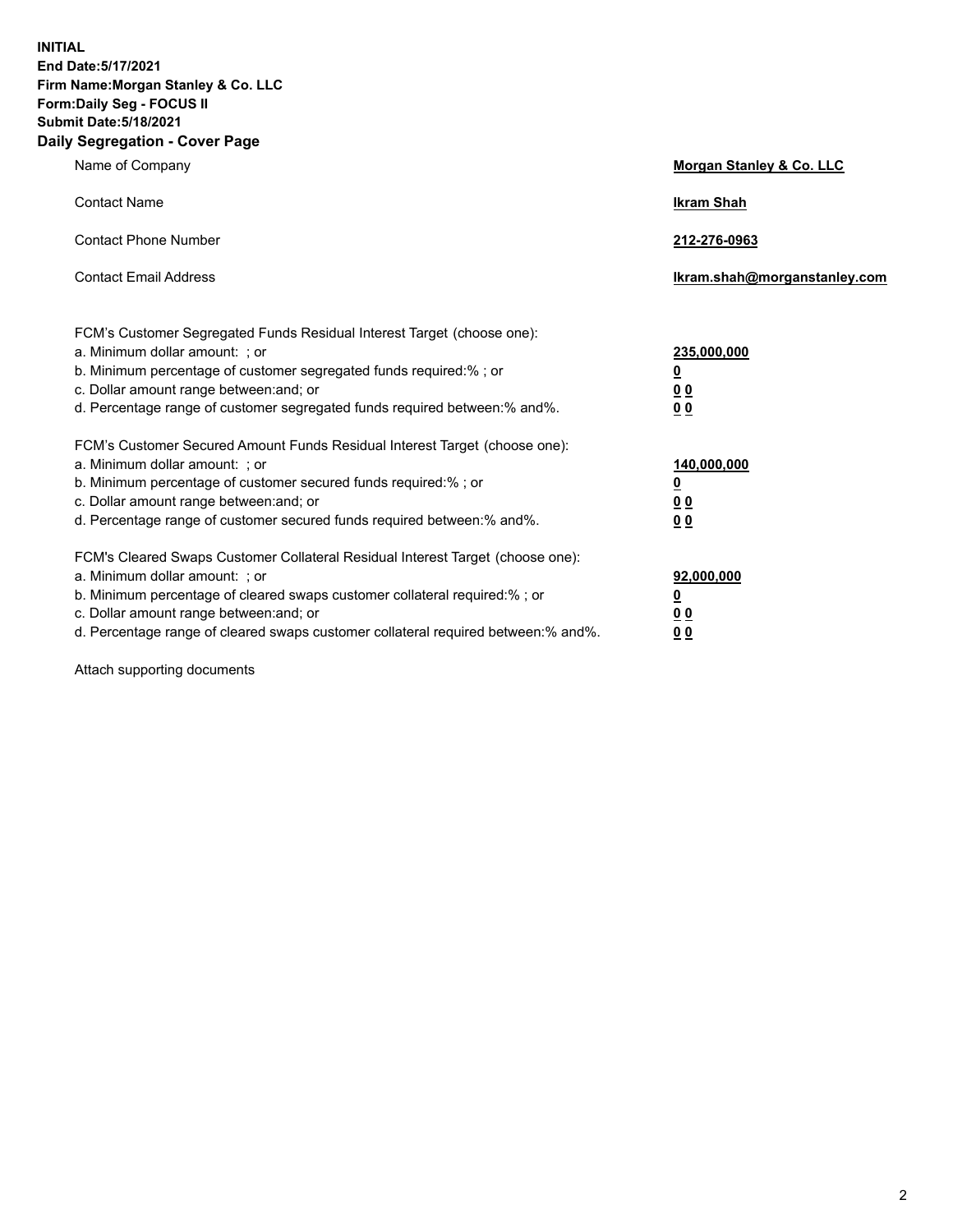## **INITIAL End Date:5/17/2021 Firm Name:Morgan Stanley & Co. LLC Form:Daily Seg - FOCUS II Submit Date:5/18/2021**

## **Daily Segregation - Secured Amounts**

Foreign Futures and Foreign Options Secured Amounts Amount required to be set aside pursuant to law, rule or regulation of a foreign government or a rule of a self-regulatory organization authorized thereunder 1. Net ledger balance - Foreign Futures and Foreign Option Trading - All Customers A. Cash **4,740,559,266** [7315] B. Securities (at market) **2,130,870,028** [7317] 2. Net unrealized profit (loss) in open futures contracts traded on a foreign board of trade **989,896,459** [7325] 3. Exchange traded options a. Market value of open option contracts purchased on a foreign board of trade **39,863,147** [7335] b. Market value of open contracts granted (sold) on a foreign board of trade **-33,651,040** [7337] 4. Net equity (deficit) (add lines 1. 2. and 3.) **7,867,537,860** [7345] 5. Account liquidating to a deficit and account with a debit balances - gross amount **68,219,363** [7351] Less: amount offset by customer owned securities **-67,866,401** [7352] **352,962** [7354] 6. Amount required to be set aside as the secured amount - Net Liquidating Equity Method (add lines 4 and 5) 7. Greater of amount required to be set aside pursuant to foreign jurisdiction (above) or line 6. FUNDS DEPOSITED IN SEPARATE REGULATION 30.7 ACCOUNTS 1. Cash in banks A. Banks located in the United States **573,869,120** [7500] B. Other banks qualified under Regulation 30.7 **569,784,951** [7520] **1,143,654,071** 2. Securities A. In safekeeping with banks located in the United States **556,991,629** [7540] B. In safekeeping with other banks qualified under Regulation 30.7 **44,562,058** [7560] **601,553,687** 3. Equities with registered futures commission merchants A. Cash **16,250,690** [7580] B. Securities **0** [7590] C. Unrealized gain (loss) on open futures contracts **2,219,655** [7600] D. Value of long option contracts **0** [7610] E. Value of short option contracts **0** [7615] **18,470,345** [7620] 4. Amounts held by clearing organizations of foreign boards of trade A. Cash **0** [7640] B. Securities **0** [7650] C. Amount due to (from) clearing organization - daily variation **0** [7660] D. Value of long option contracts **0** [7670] E. Value of short option contracts **0** [7675] **0** [7680] 5. Amounts held by members of foreign boards of trade A. Cash **3,797,266,451** [7700] B. Securities **1,529,316,342** [7710] C. Unrealized gain (loss) on open futures contracts **987,676,804** [7720] D. Value of long option contracts **39,863,147** [7730] E. Value of short option contracts **-33,651,040** [7735] **6,320,471,704** 6. Amounts with other depositories designated by a foreign board of trade **0** [7760] 7. Segregated funds on hand **0** [7765] 8. Total funds in separate section 30.7 accounts **8,084,149,807** [7770] 9. Excess (deficiency) Set Aside for Secured Amount (subtract line 7 Secured Statement

- Page 1 from Line 8)
- 10. Management Target Amount for Excess funds in separate section 30.7 accounts **140,000,000** [7780]

11. Excess (deficiency) funds in separate 30.7 accounts over (under) Management Target **76,258,985** [7785]

**0** [7305]

**7,867,890,822** [7355]

## **7,867,890,822** [7360]

[7530]

[7570]

[7740] **216,258,985** [7380]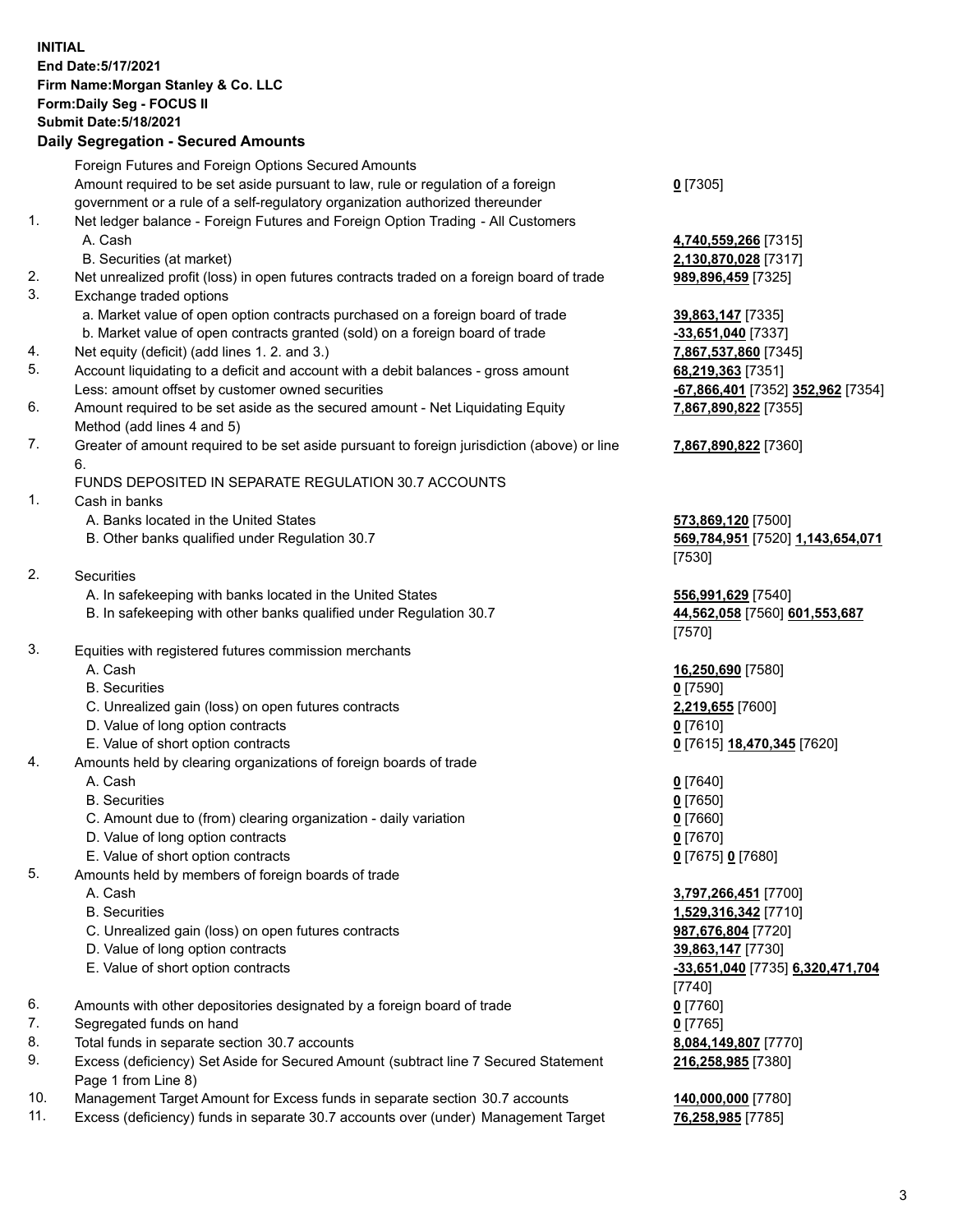**INITIAL End Date:5/17/2021 Firm Name:Morgan Stanley & Co. LLC Form:Daily Seg - FOCUS II Submit Date:5/18/2021 Daily Segregation - Segregation Statement** SEGREGATION REQUIREMENTS(Section 4d(2) of the CEAct) 1. Net ledger balance A. Cash **13,872,788,135** [7010] B. Securities (at market) **8,293,330,884** [7020] 2. Net unrealized profit (loss) in open futures contracts traded on a contract market **3,243,340,790** [7030] 3. Exchange traded options A. Add market value of open option contracts purchased on a contract market **870,232,981** [7032] B. Deduct market value of open option contracts granted (sold) on a contract market **-423,074,190** [7033] 4. Net equity (deficit) (add lines 1, 2 and 3) **25,856,618,600** [7040] 5. Accounts liquidating to a deficit and accounts with debit balances - gross amount **358,609,125** [7045] Less: amount offset by customer securities **-357,760,798** [7047] **848,327** [7050] 6. Amount required to be segregated (add lines 4 and 5) **25,857,466,927** [7060] FUNDS IN SEGREGATED ACCOUNTS 7. Deposited in segregated funds bank accounts A. Cash **3,093,707,624** [7070] B. Securities representing investments of customers' funds (at market) **0** [7080] C. Securities held for particular customers or option customers in lieu of cash (at market) **2,088,949,013** [7090] 8. Margins on deposit with derivatives clearing organizations of contract markets A. Cash **14,289,026,549** [7100] B. Securities representing investments of customers' funds (at market) **0** [7110] C. Securities held for particular customers or option customers in lieu of cash (at market) **6,204,381,871** [7120] 9. Net settlement from (to) derivatives clearing organizations of contract markets **114,623,673** [7130] 10. Exchange traded options A. Value of open long option contracts **870,232,981** [7132] B. Value of open short option contracts **-423,074,190** [7133] 11. Net equities with other FCMs A. Net liquidating equity **5,124,043** [7140] B. Securities representing investments of customers' funds (at market) **0** [7160] C. Securities held for particular customers or option customers in lieu of cash (at market) **0** [7170] 12. Segregated funds on hand **0** [7150] 13. Total amount in segregation (add lines 7 through 12) **26,242,971,564** [7180] 14. Excess (deficiency) funds in segregation (subtract line 6 from line 13) **385,504,637** [7190] 15. Management Target Amount for Excess funds in segregation **235,000,000** [7194]

16. Excess (deficiency) funds in segregation over (under) Management Target Amount Excess

**150,504,637** [7198]